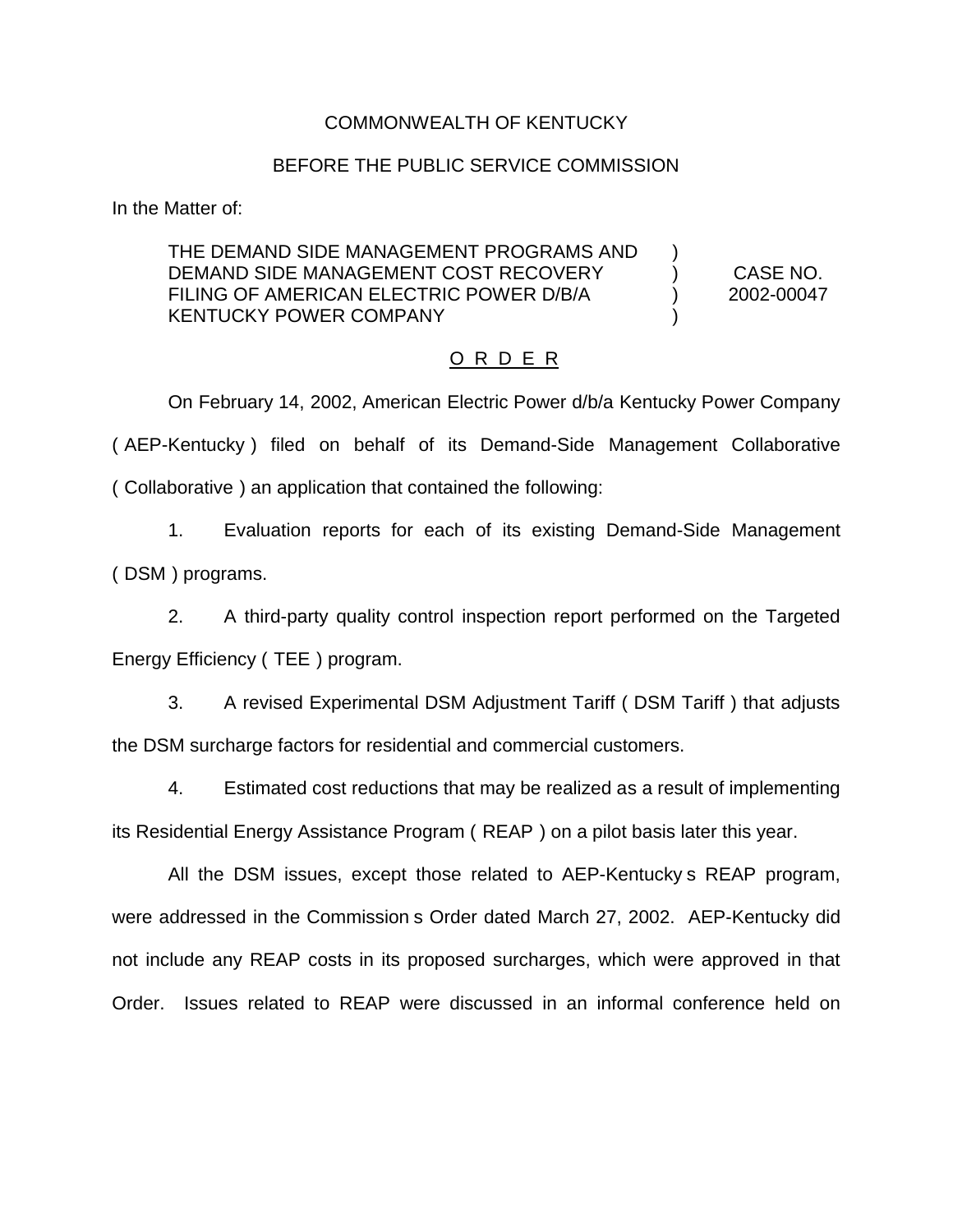February 27, 2002, and were addressed further in AEP-Kentucky s responses to Commission Staff s data requests.

# BACKGROUND

The REAP program was first presented to the Commission in AEP-Kentucky s August 2001 semi-annual DSM filing in Case No. 2001-00255.<sup>1</sup> Therein, AEP-Kentucky described REAP and indicated that it expected to begin the program sometime in 2002. REAP, as developed by AEP-Kentucky and its Collaborative, is based on the All Seasons Assurance Program ( ASAP ) that had operated in the Louisville Gas and Electric Company ( LG&E ) service territory through 2001 by Affordable Energy Corporation. The technical aspects of REAP are similar to ASAP as it operated through 2001, while its administrative structure is similar to LG&E s modified ASAP approved on a pilot basis in Case No.  $2001$ -00323. $^2$  AEP-Kentucky has proposed no consultative board or outside vendors, and all administrative functions will be performed by AEP-Kentucky or local Community Action Agencies. These similarities, plus the fact that AEP-Kentucky is not a combined gas and electric utility with the attendant need to

<sup>&</sup>lt;sup>1</sup>Case No. 2001-00255, Joint Application Pursuant to 1994 House Bill No. 501 for the Approval of American Electric Power/Kentucky Power Company Collaborative Demand-Side Management Programs, and for Authority to Implement a Tariff to Recover Costs, Net Lost Revenues and Receive Incentives Associated with the Implementation of the AEP/Kentucky Collaborative Demand-Side Management Programs.

<sup>&</sup>lt;sup>2</sup>Case No. 2001-00323, Joint Application of Louisville Gas and Electric Company, Metro Human Needs Alliance, People Organized and Working for Energy Reform, Kentucky Association for Community Action, and Jefferson County Government for the Establishment of a Home Energy Assistance Program.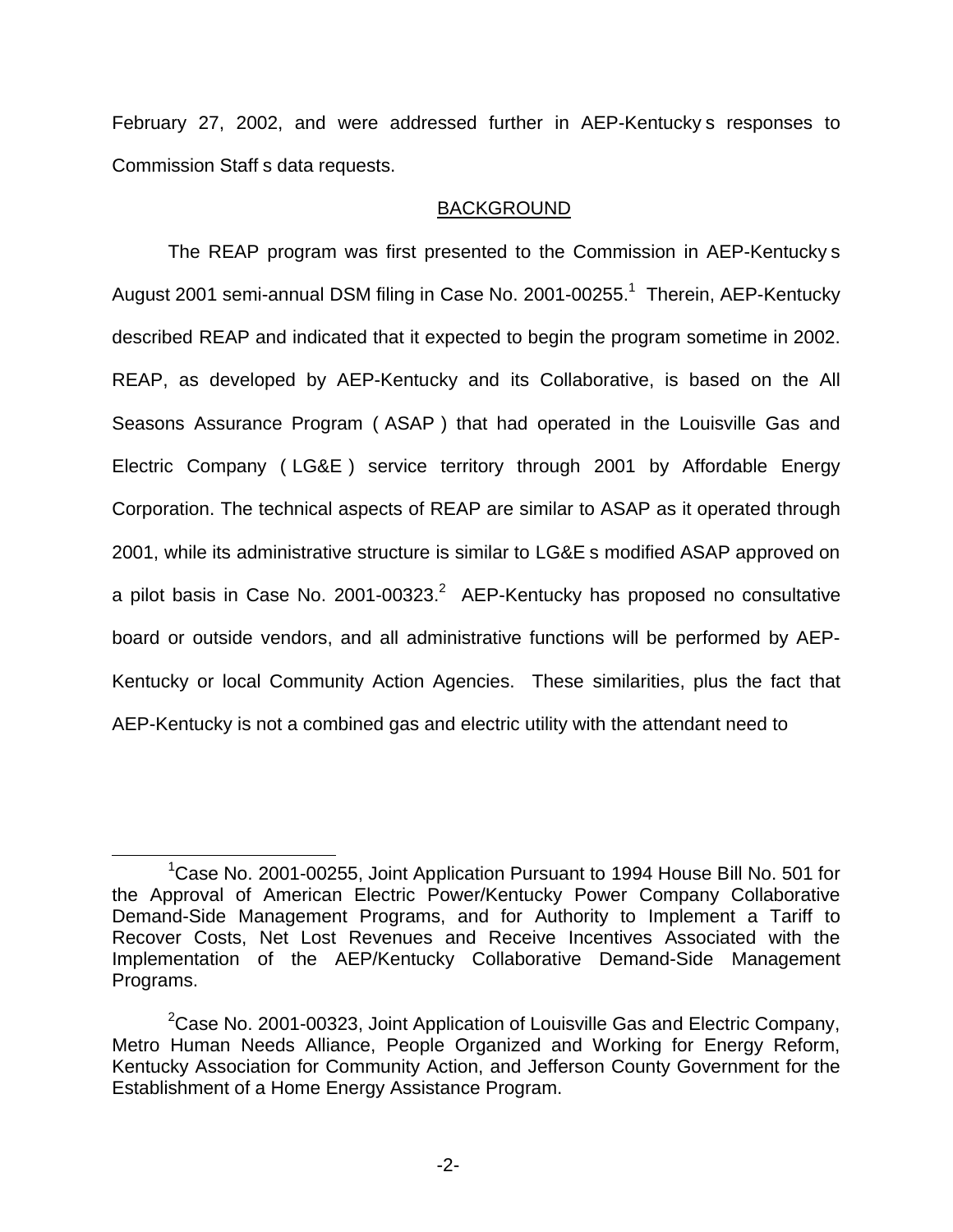ensure proper cost allocation, mitigate many of the issues identified by the Commission in the LG&E case.

In Case No. 2001-00255, AEP-Kentucky requested some direction from the Commission on going forward with REAP prior to incurring any significant costs related thereto. In its September 27, 2001 Order, the Commission approved the program but gave notice that any savings related to the program would have to be taken into consideration when determining the level of REAP costs to be recovered through future DSM surcharges.

In response to that Order in Case No. 2001-00255, AEP-Kentucky s pending application included calculations of the estimated savings, or cost reductions, related to implementing REAP. Those savings, which had been previously identified, but not quantified, pertain to reductions in arrearages, uncollectibles, service terminations, disconnect notices and cut-off notices. The Commission has reviewed AEP-Kentucky s calculations and is satisfied that the methodology used produces a reasonable estimate of cost savings to be netted against REAP program costs when determining any future surcharges.

AEP-Kentucky s application also included projected REAP budgets for calendar years 2002 and 2003. For 2002 the amount is roughly \$75,000, while for 2003 the amount is approximately \$385,000. AEP-Kentucky estimates that the DSM surcharge to recover the 2002 costs will add 3 cents to the monthly bill of an average residential customer using 1,000 Kwh. For 2003, AEP-Kentucky estimates that the budgeted costs of \$385,000 will add 16.5 cents to the bill of an average customer using 1,000 Kwh.

-3-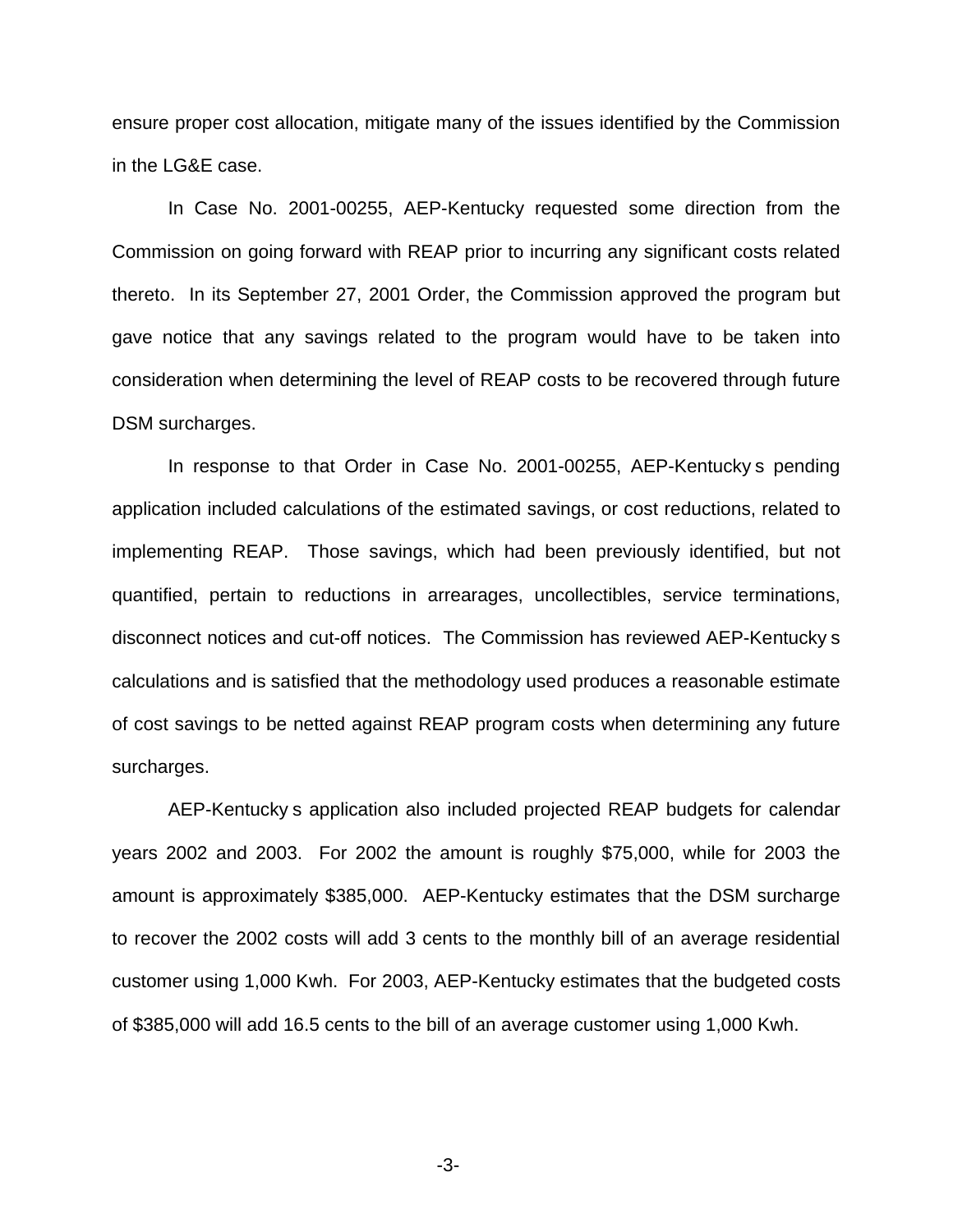#### CURRENT ISSUES

The issues discussed at the February 27, 2002 informal conference and subsequently included in the data requests are: (1) whether the costs for REAP should be set out as a separate item on customers bills; and (2) whether there should be some shareholder contribution to the funding of the program. In its data responses, AEP-Kentucky indicated that it saw no need to have the surcharge for REAP separately identified on customers bills. AEP-Kentucky maintains that since low-income home energy assistance programs, such as REAP, are statutorily defined as DSM programs, their costs should be considered and charged to customers in the same manner as in traditional DSM programs, through one separately identified charge for all programs. In opposing shareholder contribution to the funding of energy assistance programs, AEP-Kentucky argues that it was the intent of the General Assembly that the full cost of all DSM programs, including energy assistance programs, be recovered from ratepayers. To support this argument, it cites KRS 278.285(2), which provides in pertinent part:

A proposed demand side management mechanism, including: (a) Recover the full costs of commission-approved demand-side management programs and revenues lost by implementing such programs; (b) Obtain incentives designed to provide financial rewards to the utility

for implementing cost-effective demand-side management programs; or (c) Both of the actions specified may be reviewed and approved by the commission . . . .

KRS 278.285(2).

The Commission is not persuaded by AEP-Kentucky s arguments on these issues. First, while low-income home energy assistance programs have been defined by the Kentucky General Assembly to be DSM programs, it is clear that such programs are a non-traditional form of DSM because an amendment to KRS 278.285 was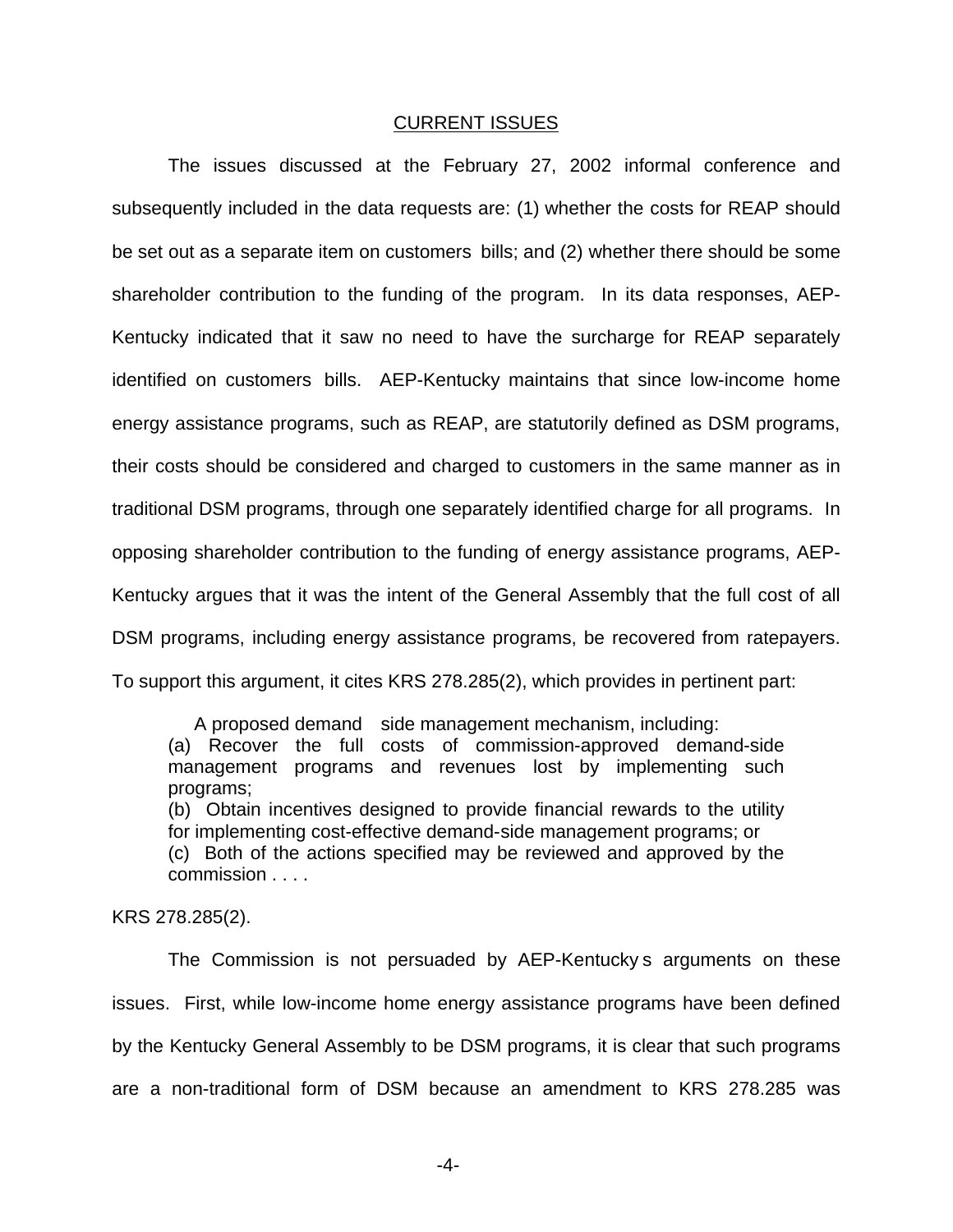necessary to expand the statutory definition of DSM to include such programs. The non-traditional nature of these low-income assistance programs is further emphasized by the fact that another amendment to KRS 278.285 places specific limits on the criteria the Commission may consider in reviewing low-income assistance programs. Under KRS 278.285(4), the Commission can only consider the criteria in KRS 278.285(1)(f) and (3) when reviewing a low-income assistance program. In addition, a customer s eligibility for home energy assistance is not based on any criteria related to energy consumption. Rather, eligibility is based solely on income. Thus, all residential customers are assessed the cost for a program that is available only to low-income customers. For these reasons, the Commission finds that the costs of low-income home energy assistance programs, such as REAP, should be reflected on customers bills separately from the costs of traditional DSM programs.

On the issue of shareholder funding, we find no merit in AEP-Kentucky s argument that the General Assembly intended that ratepayers pay the full cost of such programs. Under KRS 278.285(4), the section of the DSM statute that authorizes lowincome energy assistance programs to be included as DSM, the Commission is expressly restricted to considering only criteria in KRS 278.285(1)(f) and (3) in its review of such programs. Thus, the provisions of KRS 278.285(2) that set forth criteria for cost recovery and incentives are not applicable to a low-income energy assistance program.

While the Commission finds that AEP-Kentucky has no absolute right under KRS 278.285 to recover all costs for low-income home energy assistance programs, it is unnecessary to decide now whether AEP-Kentucky s shareholders should provide funding for REAP. As stated in the December 27, 2001 Order in Case No. 2001-00323,

-5-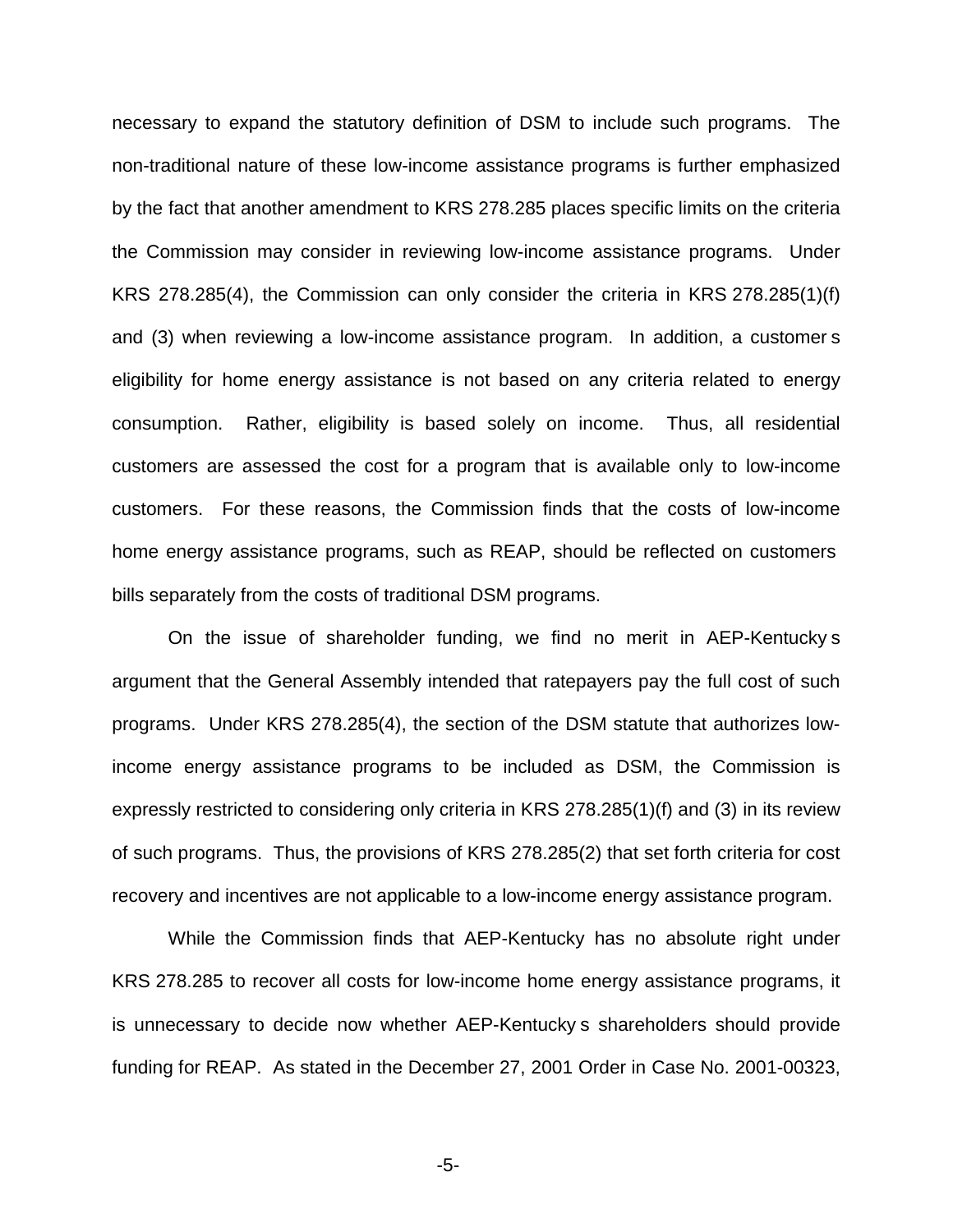the Commission believes that shareholders should contribute to such programs. However, given the relatively small budget for REAP in 2002, we find this level of costs to be reasonable to be borne by ratepayers without shareholder funding. For this reason, AEP-Kentucky may implement REAP as proposed for 2002 with no requirement that shareholders bear any of the roughly \$75,000 in net budgeted costs.

Looking ahead to 2003, when REAP s annual budget is projected to grow by over five times, to \$385,000, the Commission anticipates analyzing in-depth the issue of shareholders funding a portion of the costs of REAP. Therefore, we find that AEP-Kentucky should be prepared, as part of its semi-annual DSM filing scheduled for February 2003, to address this issue and to provide a summary report on REAP for the months of 2002 in which it was in effect. Until such time as the Commission has revisited the issue of shareholder funding of REAP and reviewed AEP-Kentucky s summary report of REAP for calendar year 2002, the amount recoverable from AEP-Kentucky s ratepayers through the DSM surcharge will be limited to any REAP costs approved in conjunction with AEP-Kentucky s next semi-annual DSM filing.

#### OTHER ISSUES

A matter addressed in Case No. 2001-00255 was the propriety of including a maximizing incentive in AEP-Kentucky s total costs associated with REAP. Therein, the Commission found that such an incentive was permitted under the cost recovery provisions of AEP-Kentucky s DSM plan for programs for which demand or energy reductions are not easily quantified. However, our review of AEP-Kentucky s argument against shareholder funding of REAP indicates that our prior finding was erroneous and must be revised. The limiting language contained in KRS 278.285(4) restricts the

-6-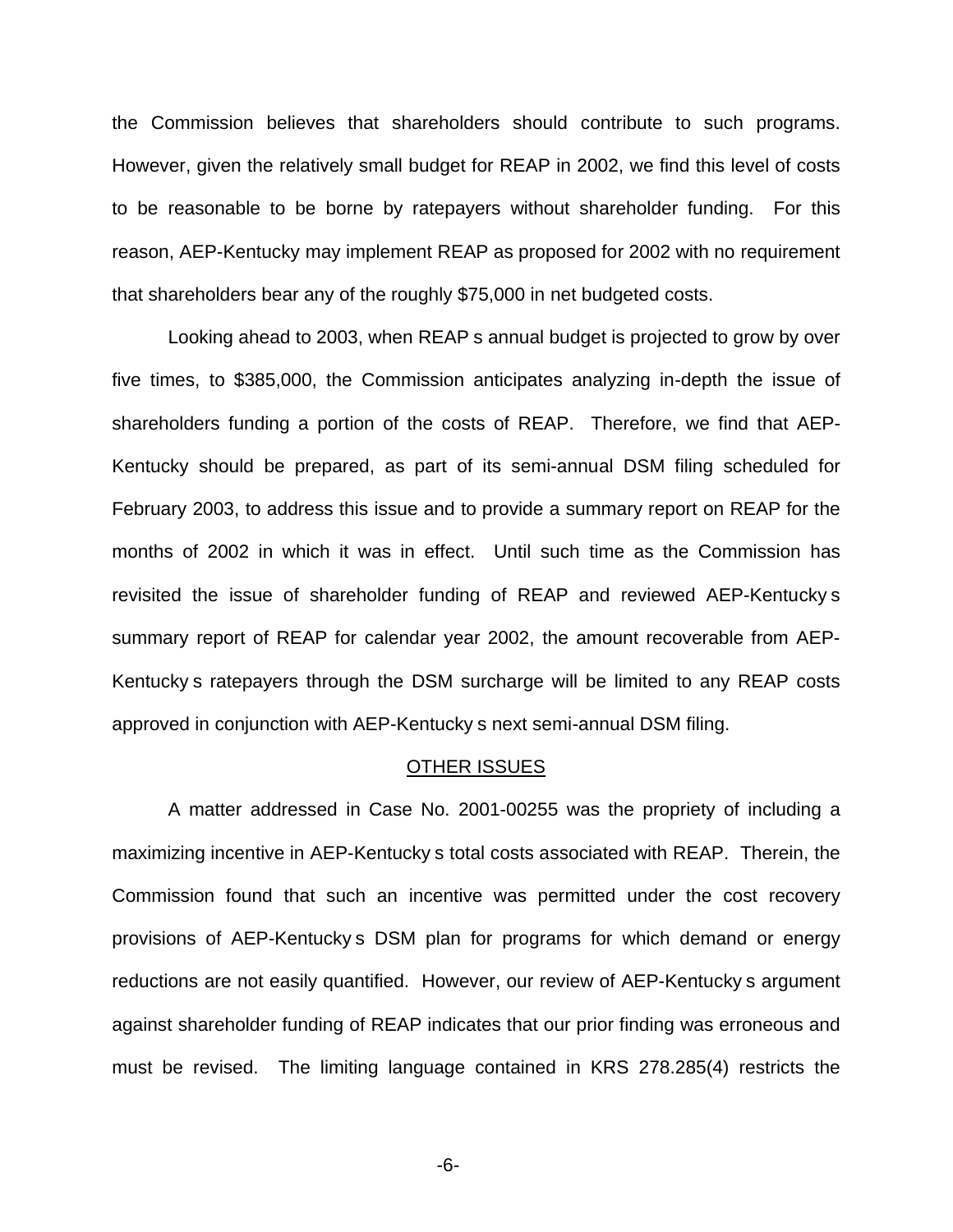Commission to consideration only of the factors provided in KRS 278.285(1)(f) and (3) when reviewing home energy assistance programs. Since the statutory factors involving recovery of full costs and incentives are set forth in KRS 278.285(1)(c) and (2)(b), such factors cannot be authorized as part of energy assistance programs. Although AEP-Kentucky has not sought recovery of any costs related to REAP at this time, addressing this issue now is appropriate so that AEP-Kentucky knows, prior to implementing REAP, that no incentives will be recoverable.

#### **SUMMARY**

Based on the evidence of record and being otherwise sufficiently advised, the Commission finds that:

1. AEP-Kentucky may implement on a pilot basis REAP with program expenditures in an amount of approximately \$75,000 budgeted for calendar year 2002.

2. Any future DSM surcharges that include REAP costs should reflect program costs net of estimated savings with no provision for a maximizing incentive.

3. Any REAP costs to be recovered from AEP-Kentucky ratepayers through a DSM surcharge should be shown on customers bills separately from any other DSM surcharge.

4. Recovery of increased REAP costs will be considered only after the Commission revisits the issue of shareholders funding a portion of those costs and reviews AEP-Kentucky s summary report of REAP for calendar year 2002.

IT IS THEREFORE ORDERED that:

1. AEP-Kentucky is authorized to implement on a pilot basis REAP as proposed in calendar year 2002.

-7-